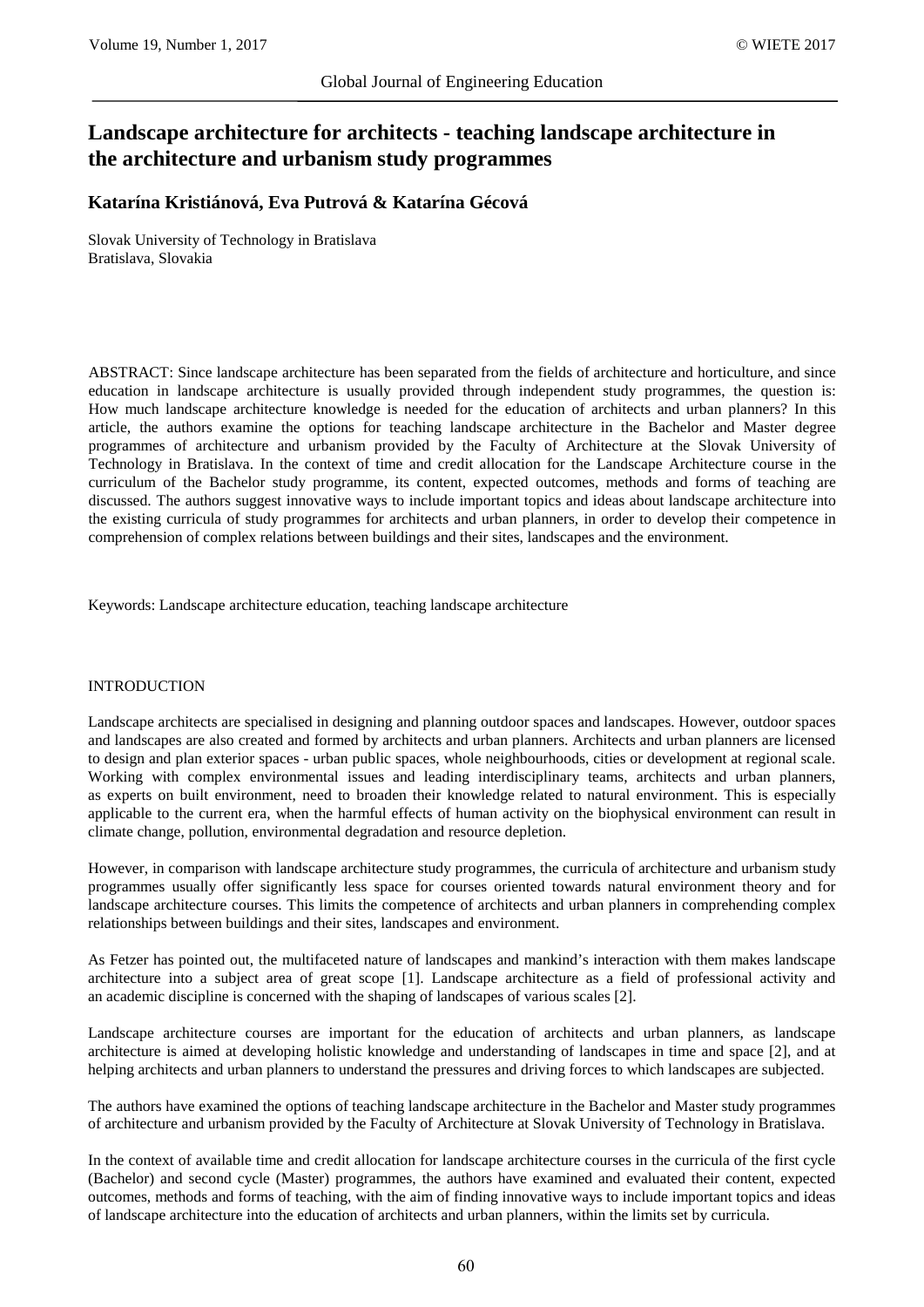## LANDSCAPE ARCHITECTURE IN THE BACHELOR STUDY PROGRAMME ARCHITECTURE AND URBANISM

In the curriculum of the four-year Bachelor study programme in architecture and urbanism, two compulsory courses - Architecture and Environment I (in the second year of study) and Landscape and Park Architecture (in the third year of study) and one elective course - Landscape Architecture Module (in the fourth year of study) focus on delivering knowledge related to natural environment and landscape architecture.

## Compulsory Course: Architecture and Environment I

Architecture and Environment I is an introduction to the issues of understanding architecture and urbanism as a manmade environment and the relationship between people, architecture and environment. It consists of lectures (two hours weekly) and a seminar (one hour weekly), with three ECTS (European credit transfer and accumulation system) credits allocated. The first set of lectures is devoted to the fundamental topics, such as architecture, ecology, environment, man and his perception of the environment, and the environmental impacts on architectural forms. The next set of lectures is devoted to the role of energy in architecture, the use of alternative energies, alternative building materials and technologies, and the perspectives of *ecological* architecture. The final set of lectures focuses on the broader context of urban design of *ecological* settlements. The seminar consists of three assignments, the first entitled *Neighbours* focuses on evaluation of the relationship between individual buildings, the second theme is *Architecture of extremes* and the third assignment is *Architecture and alternative sources of energy*.

## Compulsory Course: Landscape and Park Architecture

Landscape and Park Architecture is aimed at acquiring theoretical and methodological basis of landscape architectural design of urban and rural landscapes as a starting point for creative landscape architectural design work. The course consists of lectures (two hours weekly) and a seminar (one hour weekly), with three ECTS credits allocated. The 12 lectures of the course introduce landscape architecture as a profession, the basic principles of planning and design of rural and urban landscapes, in various dimensions of garden and landscape design. The character of human influence on landscapes, the geo-system and ecosystem approach in studying landscapes, landscape typology of natural and cultural landscapes are explained, overview of the historical periods of garden and landscape design is given, and aspects of landscape preservation and protection are discussed. Specific attention is paid to the issues of urban green infrastructure planning and urban green space design. Design of parks as a specific category of urban greenery, design of functional areas of urban greenery - inner courtyards, schoolyards, children's playgrounds, specific areas and linear elements of urban green infrastructure - greenways, streets, waterfronts and isolated vegetation elements of urban green infrastructure are discussed, and the instruments of creative work of landscape architect are explained.

The seminar work consists of four assignments. In the first graphical essay, students are expected to express their views and opinions about the relationship between built and natural environment. In the second assignment, *Architecture and greenery* students solve the relationship between architecture and vegetation elements through the simple design of a garden or exterior space, using their works designed in architectural studios in the previous years of study - usually family houses. They become familiar with the basic spatial requirements of vegetation elements, especially, trees (height, volume), with their use in composing space and their role in architectural design. An example is shown in Figure 1.



Figure 1: Seminar assignment *Architecture and greenery* (student Miroslava Argalášová, tutor Eva Putrová).

In the third assignment, *Park*, through the functional and compositional analysis of the selected examples of contemporary or historical parks, students learn that in the design of outdoor spaces, general principles of architectural design and at the same time specific principles of landscape architectural design are applied. Examples of functional and compositional analysis of a park are given in Figure 2 and Figure 3.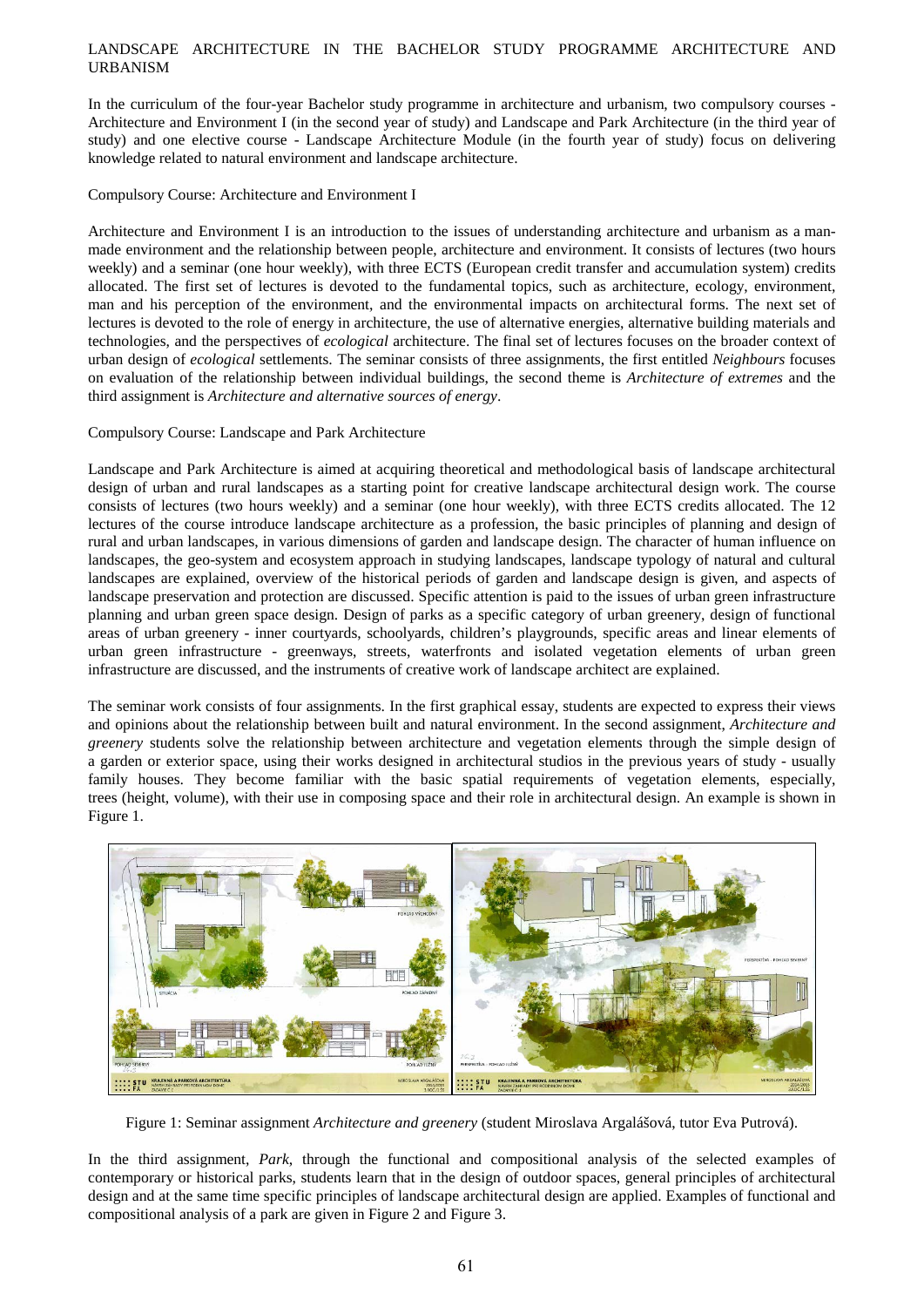

Figure 2: Seminar assignment *Park* - functional analysis of the park in Dolná Streda (student Dominik Seidl, tutor Eva Putrová).



Figure 3: Seminar assignment *Park* - composition analysis of the park in Dolná Streda (student Dominik Seidl, tutor Eva Putrová).

In this assignment, a case study method is used. This method is considered to be an excellent way to get students involved in landscape architecture, as noticed by Francis [3]. According to Francis, landscape architecture is predominantly taught by example, and case studies are a useful way for students to gain insight into past projects in order to design new ones successfully [3].

In the fourth assignment, students develop their own design of an outdoor space, usually public urban green space of a housing estate. They visit and analyse the site, identify its problems and, then, they create their own proposals. Students elaborate ground plans, sections, perspective views and selected details (examples are shown in Figure 4). In this assignment, core creative competencies of landscape design are trained. This assignment simulates small design studio project.



Figure 4: Seminar assignment *Design of outdoor space* - public urban green space in housing estate Petržalka, ground plan and selected detail (student Júlia Giláňová, tutor Eva Putrová).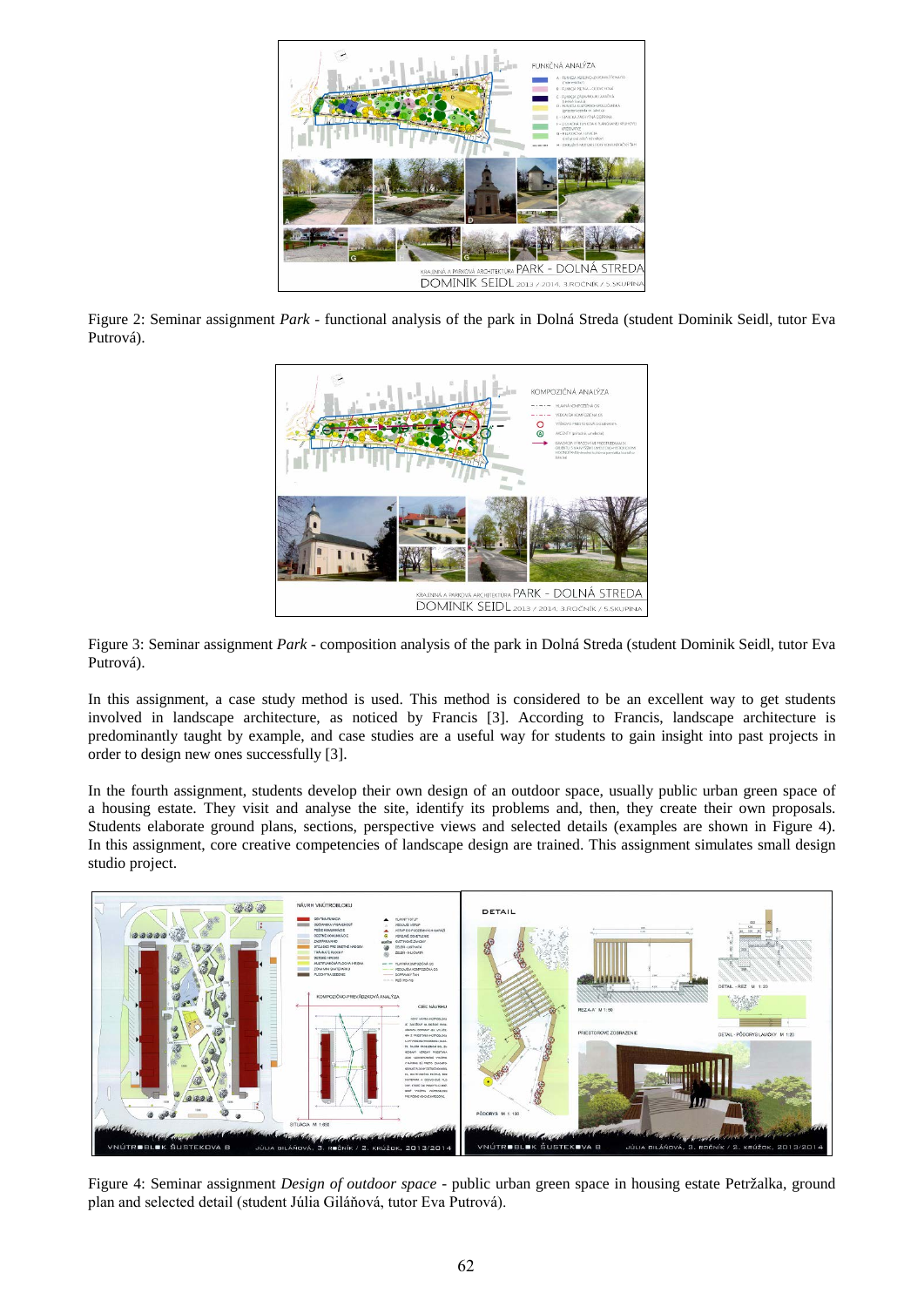#### LANDSCAPE ARCHITECTURE IN THE MASTER STUDY PROGRAMMES OF ARCHITECTURE AND URBANISM

Two compulsory courses in the curricula of Master study programmes focus on delivering knowledge related to the environment: Architecture and Environment II (in the Master programme in architecture) and public spaces (in the Master programme urbanism). There are also three elective courses, which are offered to students in both Master study programmes: Environmental Entity of Architecture, Settlement Ecology and Sustainable Development, and Ecological Concept of Architectural Design.

Compulsory Courses: Architecture and Environment I, Public Spaces

The Architecture and Environment II course (as a continuation of the Architecture and Environment I course from the Bachelor level) focuses mainly on specific aspects of energy efficiency of buildings. It consists of lectures (two hours weekly) and seminar (one hour weekly), with three ECTS credits allocated. In the seminar, students assess their own design of building in terms of light, noise and energy consumption. In the Public Spaces course, with three ECTS credits, students acquire the knowledge in issues of creation, conceptual aspects of design, engineering and planning of urban public spaces. Lectures (two hours weekly) focus on conceptual, typological and implementation issues of exterior public space design. Attention is paid to surfaces, street furniture, greenery, art works, and to special issues of security, accessibility and socio-psychological aspects of public spaces. In the seminar (one hour weekly), students analyse a selected specific issue related to public space design or a selected public space case study.

Elective Courses: Environmental Entity of Architecture, Settlement Ecology and Sustainable Development, Ecological Concept of Architectural Design

The elective courses consist of lectures (one hour weekly) and a seminar (one hour weekly), with allocation of three ECTS credits. The course Environmental Entity of Architecture presents architecture and architectural design as an environmental phenomenon and focuses on the behaviour of civilisation and culture in global context, conflicts between human-made environment, culture and nature. In the Settlement Ecology and Sustainable Development course, students become acquainted with the principles of sustainable development of settlements and their indicators. In the Ecological Concept of Architectural Design course, the main attention is paid to the use of alternative and renewable energies in design, and the use of sun as architecture forming element. Students verify their solutions using a heliodon and construct a solar envelope.

## EVALUATION OF TEACHING LANDSCAPE ARCHITECTURE IN THE ARCHITECTURE AND URBANISM STUDY PROGRAMMES

The examination of the courses related to landscape architecture and of the courses focusing on the relationship between architecture and environment in the curricula of Architecture and Urbanism study programmes in the Faculty of Architecture at Slovak University of Technology in Bratislava has shown that the courses' predominant focus is either on philosophical, sociological or psychological aspects of the relationships between architecture and environment (Architecture and Environment I, Environmental Entity of Architecture, Settlement Ecology and Sustainable Development) or on the use of alternative energy sources, alternative building materials and technologies, energy efficiency of buildings in terms of light, noise and energy consumption (Architecture and Environment II, Ecological Concept of Architectural Design). Students are predominantly given the knowledge on built environment, building materials or technologies, knowledge on man-related, socio-cultural and psychological aspects of built environment design. For example, in the course oriented towards the design of outdoor, exterior spaces (public spaces), prevailing attention is paid to the elements of built up structures; for example, street furniture, accessibility and socio-psychological aspects of public space design. The courses in general deliver knowledge predominantly on built environment. Students of architecture and urbanism get only a small amount of information about the conditions of abiotic and biotic environment, which influence architectural design, and which are, backwards, influenced by architectural design.

From the courses focusing on the relationship between architecture and the environment, only the Landscape and Park Architecture course principally focuses on delivering the knowledge related to design with natural abiotic and biotic living elements. However, within the limited time, credit allocation and teaching mode (lectures, seminar), it provides only basic introductory theoretical knowledge on natural environment, geology, soil, climate, hydrology, and biotic ecosystems, landscape architecture and landscape planning.

The examination of the courses related to landscape architecture and the courses focusing on the relationship between architecture and environment has shown the absence of the design studio teaching mode. The design studio is the core teaching mode of the planning professions, which includes landscape architecture [4] and this absence has been detected as the main shortcoming in teaching landscape architecture in the curricula of the architecture and urbanism study programmes in the Faculty of Architecture at Slovak University of Technology in Bratislava.

*Design studios are a form of collaborative learning characterised by intensive exchange with group members and peers. Studios serve as a testing ground for all types of knowledge gained in theory and lecture course* [1].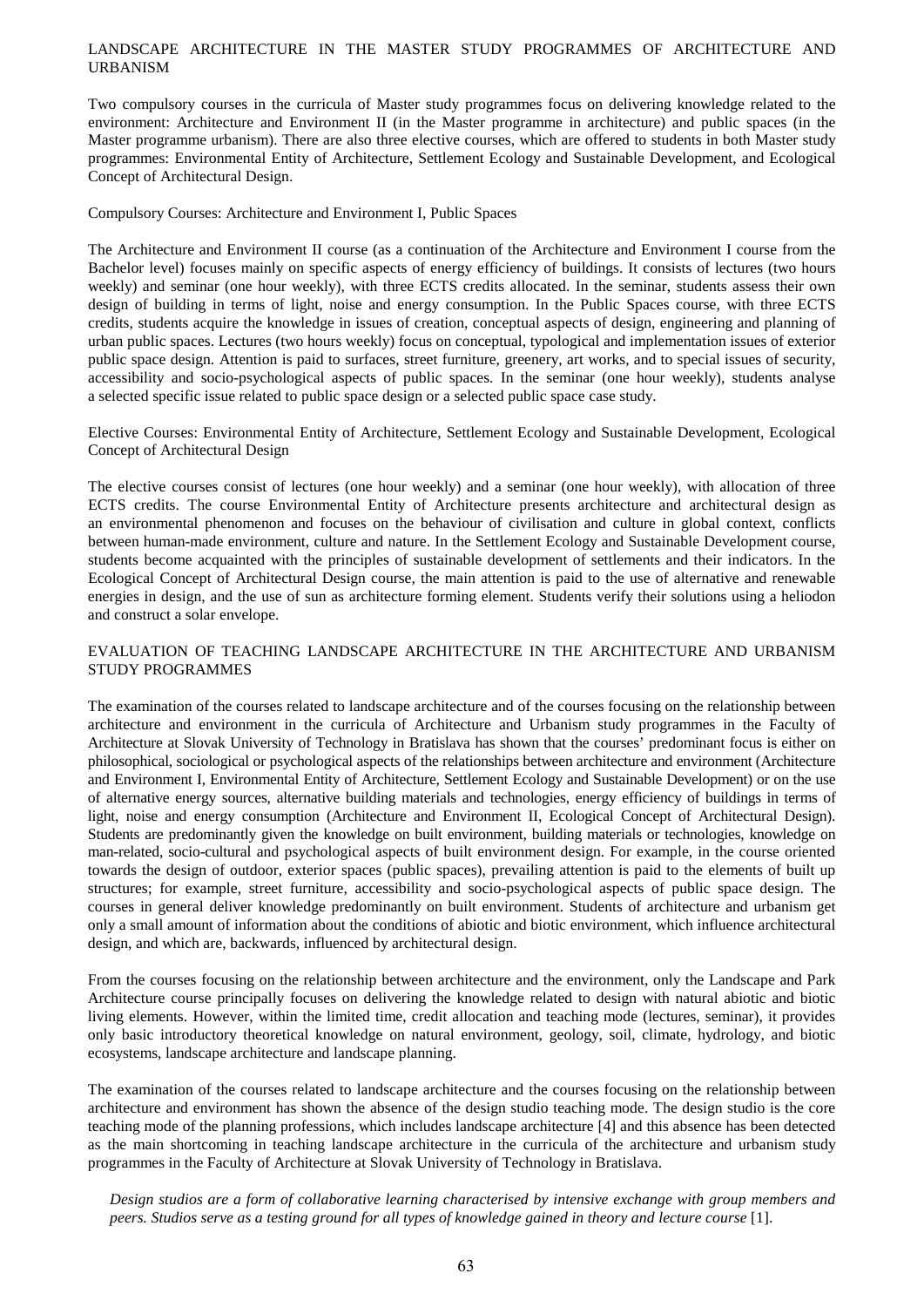In the studio, students learn to *think architecturally*, they experience *learning by doing*, *knowing by action* and *reflection in action* [5][6]. They learn these processes while performing a design task under the supervision or guidance of an experienced instructor who is also an accomplished practitioner [5][6]. The design studio teaching mode is crucial for architects and urban planners to develop their competence in comprehension of the complex relationship between buildings and their sites, landscapes and environment. To introduce the design studio teaching mode into the teaching of landscape architecture in the study programmes of architecture and urbanism in the Faculty of Architecture at Slovak University of Technology in Bratislava, several measures have been adopted.

## INNOVATIONS OF TEACHING LANDSCAPE ARCHITECTURE IN THE ARCHITECTURE AND URBANISM STUDY PROGRAMMES

The Landscape Architecture Module, as a new course offering a design studio teaching mode, has been introduced into the curriculum of the Bachelor study programme architecture and urbanism in the academic year 2016/17 as an elective course. It consists of: Design Studio of Landscape Architecture Module (eight hours weekly with 13 ECTS credits), Studio Seminar of Landscape Architecture Module (two hours weekly with two ECTS credits), and Selected Chapters of Landscape Architecture Module (two hours weekly with two ECTS credits).

In the Design Studio of Landscape Architecture Module students will acquire knowledge, skills and abilities in designing landscapes and processing landscape-architectural concepts in various territorial contexts - from the scale of region to the scale of city, zone, site, up to the design of landscape-architectural detail. Through the design process students will learn to understand the comprehensive approach required to solving the functional, spatial, technical and compositional arrangements of the area. During the design of landscape-architectural detail students will acquire skills to understand the relationships between landscape concept, public space and architecture.

The Studio Seminar is supplementary to the Design Studio. It is aimed at deepening the knowledge on landscape architecture design issues and topics related to the themes of studio works - in the methodological, theoretical, typological and practical part. The focus and format of the seminar and assignments of the seminar works are individually set to reflect the themes of design studio works. In the lecture based Selected Chapters of Landscape Architecture Module students will acquire additional theoretical knowledge about principles, methods and tools of landscape design and planning, landscape protection, revitalisation and restoration, with the emphasis on functions of vegetation and ecosystem services. Students will gain knowledge about the possibilities of cooperation between architects, urban planners and landscape architects in various dimensions of urban, architectural and landscape design.

However, because the Landscape Architecture Module is an elective course, not all students gain the landscape design studio experience. In order to deliver the landscape design studio experience to all students, landscape architectural consultations are included in the urban design studios, which are compulsory for all students. Landscape architectural consultations are also included in the Bachelor work studios, which focus on public spaces and in the diploma work studios of the urbanism study programme. As noted by Kováč and Vitková, additional educational events are considered highly important according anonymous questionnaires and opinions of students expressed via the electronic academic information system [7].

The strong demand to include landscape architecture and planning approaches into education and research is also created by the requirements of many research and educational projects, which often use the methods of research by design, as for example, in the project OIKONET, which includes collaborative learning processes [8] or more recently in the DANUrb project, with the goal of creating a spatio-cultural network, a *Danube Cultural Promenade* connecting communities along the river Danube and creating a common tourism destination brand.

## **CONCLUSIONS**

Landscape architecture occupies a unique, but also difficult position between the humanities, engineering, fine arts and natural sciences, using knowledge and methods from all those disciplines [1]. As pointed out by Gazvoda:

Landscape architecture must keep the advantage it has gained because of its wide use of the knowledge of *landscape which no other related disciplines have. Detailed landscape design, creation of new spaces - new landscapes, and use of characteristic, alive landscape material as well as nature protection, landscape ecology and regional landscape planning require both a creative and a scientific approach. The essential ability that landscape architects have, i.e. the capability of switching between concrete details and even global landscape interactions - enables them to achieve different and often better results than might be developed by architects, artists, urban planners, biologists, ecologists and other colleagues when dealing with similar landscape problems* [9].

These words substantiate the claim to extend landscape architecture education in the study programmes of architecture and urbanism, to balance and harmonise the requirements of diversified knowledge needed for the profession of architects and urban planners.